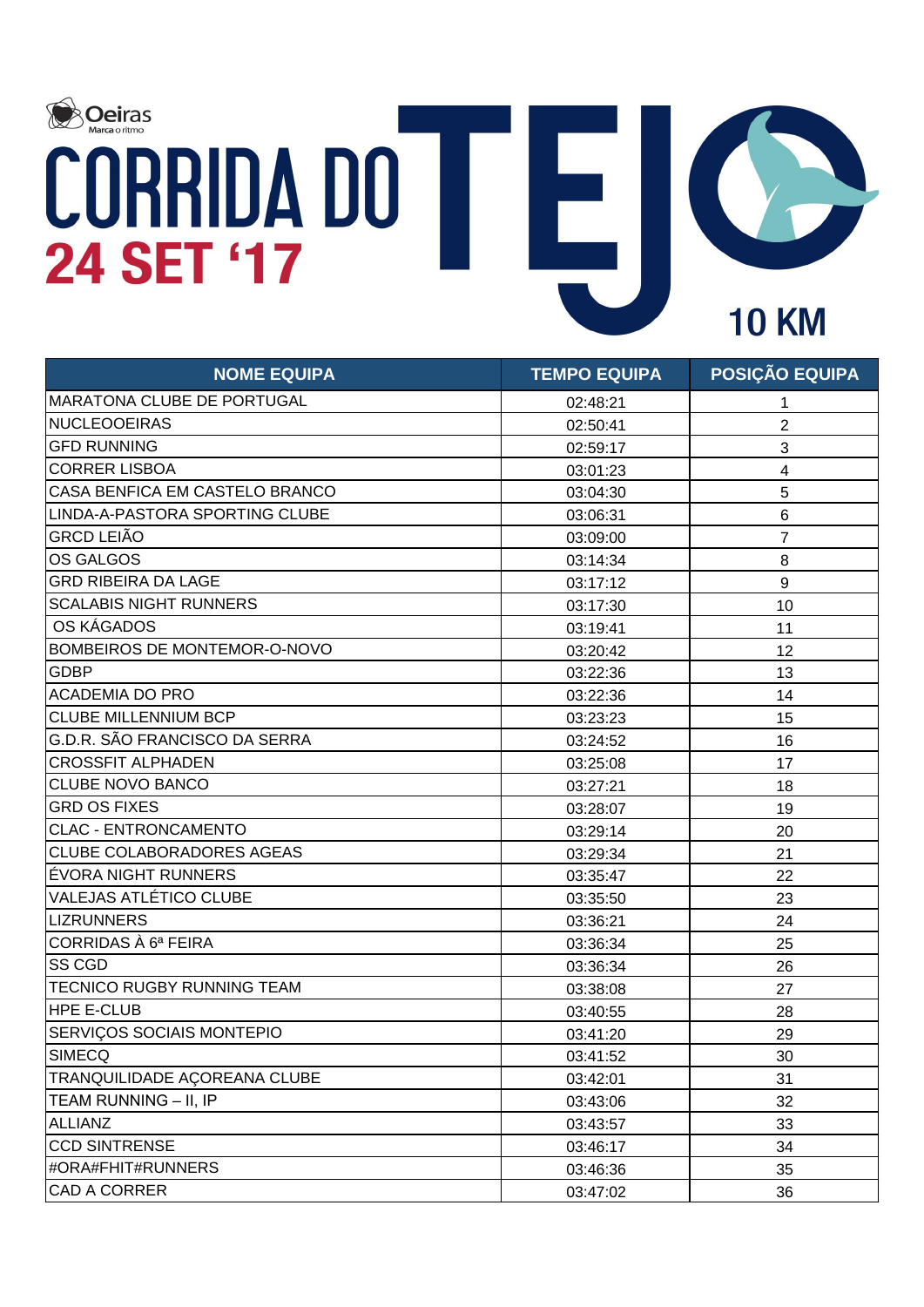| <b>CLUBE ANA LISBOA</b>                  | 03:49:23 | 37 |
|------------------------------------------|----------|----|
| <b>EQUIPA GDC FIDELIDADE</b>             | 03:50:40 | 38 |
| DAVID VAZ ASSOCIAÇÃO                     | 03:51:42 | 39 |
| CORRIDA NOCTURNA PARQUE NAÇÕES           | 03:52:29 | 40 |
| AMIGOS ATLETISMO MAFRA                   | 03:53:12 | 41 |
| PEUGEOT SUCURSAL                         | 03:53:48 | 42 |
| <b>SFC ATLETISMO</b>                     | 03:55:13 | 43 |
| CASA DO PESSOAL DA IP                    | 03:56:20 | 44 |
| <b>TEAM 360</b>                          | 03:57:33 | 45 |
| OCR PORTUGAL LAB                         | 03:58:11 | 46 |
| <b>ACCENTURE</b>                         | 03:58:31 | 47 |
| <b>BJWHF</b>                             | 03:59:32 | 48 |
| CORRER SOC. REC. DA GRANJA               | 04:00:38 | 49 |
| AMIGOS DA CORRIDA                        | 04:00:46 | 50 |
| <b>SERUL</b>                             | 04:00:56 | 51 |
| <b>INFANTE DE SAGRES HEALTH CLUB</b>     | 04:02:53 | 52 |
| <b>CP SECIL</b>                          | 04:04:13 | 53 |
| <b>TEAM PERNETAS</b>                     | 04:04:19 | 54 |
| BP2SEA                                   | 04:05:33 | 55 |
| <b>CONTINENTE</b>                        | 04:05:56 | 56 |
| <b>LINK</b>                              | 04:06:06 | 57 |
| ADRC MATA DE BENFICA                     | 04:06:07 | 58 |
| <b>EXTERNATO DA LUZ</b>                  | 04:06:19 | 59 |
| CP                                       | 04:06:52 | 60 |
| <b>HOVIONE SSC</b>                       | 04:07:04 | 61 |
| <b>CCD PM CASCAIS</b>                    |          | 62 |
|                                          | 04:09:17 |    |
| SUMOL+COMPAL                             | 04:09:56 | 63 |
| <b>HOSPITAL DA LUZ</b>                   | 04:11:04 | 64 |
| <b>CROQUETES</b>                         | 04:11:31 | 65 |
| <b>KPMG RUNNERS</b>                      | 04:12:05 | 66 |
| <b>GDCTINCM</b>                          | 04:12:53 | 67 |
| <b>COFINA RUNNERS</b>                    | 04:13:34 | 68 |
| GANGUE DAS 6H10                          | 04:14:47 | 69 |
| <b>G.D.C.T. REPSOL POLÍMEROS</b>         | 04:15:57 | 70 |
| <b>GROWIN</b>                            | 04:17:00 | 71 |
| <b>GYDARUN</b>                           | 04:17:37 | 72 |
| GINÁSIO CLUBE PORTUGUÊS                  | 04:18:00 | 73 |
| <b>MARRIOTT LISBOA</b>                   | 04:19:37 | 74 |
| RUN2FINISH.PT                            | 04:19:53 | 75 |
| SPORTING CLUBE DE CASAINHOS              | 04:20:43 | 76 |
| CLUBE FERROVIÁRIO DE PORTUGAL            | 04:20:47 | 77 |
| <b>RUN4FUN</b>                           | 04:20:55 | 78 |
| EL CORTE INGLÉS RUNNING TEAM             | 04:20:59 | 79 |
| CDCR DOS CTT                             | 04:21:30 | 80 |
| DXC CLUB                                 | 04:21:32 | 81 |
| <b>EX FEDERADOS</b>                      | 04:22:24 | 82 |
| <b>TARTARUGAS SOLIDARIAS</b>             | 04:22:29 | 83 |
| CÂMARA LISBOA CLUBE                      | 04:22:37 | 84 |
| <b>CLUBE GALP</b><br><b>TEVA RUNNERS</b> | 04:22:42 | 85 |